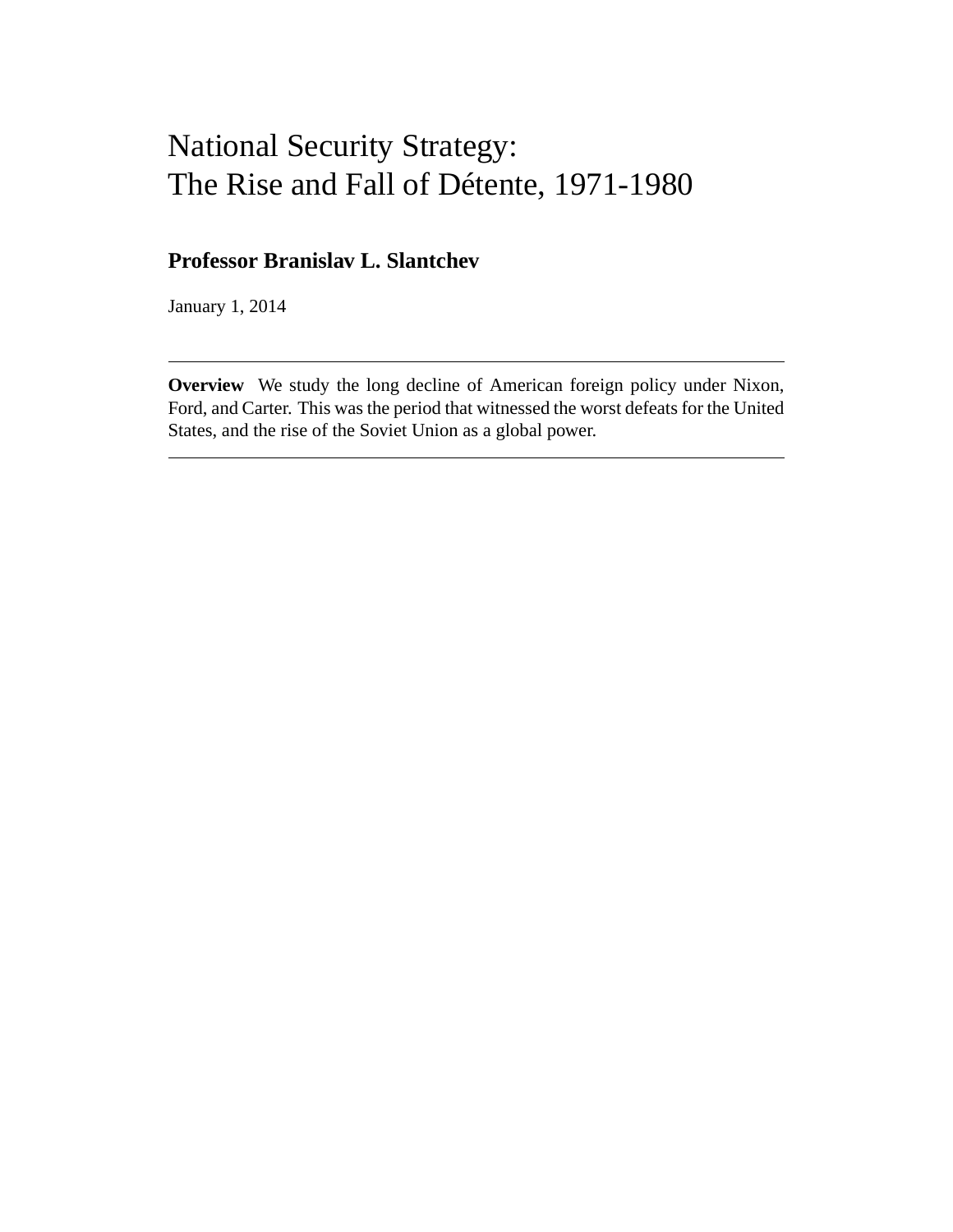Any nation that decides the only way to achieve peace is through peaceful means is a nation that will soon be a piece of another nation.

Richard Nixon

The Vietnam War did have bad consequences for the United States, both internally and internationally. Domestically, the government managed to squander the enormous reservoir of goodwill that had been built up after the Great Depression and the Second World War. Cynicism and apathy combined with suspicion and distrust for the "feds," especially after the Watergate scandal that resulted in Nixon's resignation. The war was costly, wreaked havoc with the economy, and Nixon's controversial price ceilings did not help much. The pent up forces for racial equality erupted, and the country was reeling from the violence that accompanied the changes.

On the world scene, the U.S. had demonstrated a weakness that some considered fatal. It had waged an overt, brutal war, in which millions died, both soldiers and civilians. It had military, technological, and economic superiority. The U.S. had fought a backward nation. And it lost. It was perhaps no big secret that the Soviets and the Chinese both assisted North Vietnam, so in some ways this was a Cold War conflict by proxy.

The loss emboldened the Soviets and their sympathizers. The Russians had been rapidly developing their own military capabilities in the aftermath of the Cuban Crisis of 1962. Their soldiers could receive training by covert direct participation in the Vietnam War (e.g. operating SAM sites shooting at American warplanes). They could test new technology in actual combat, and they had succeeded in propping a friendly regime against the power of the U.S. By any account, they had done good for themselves, especially because the Americans, distracted by the war, found it necessary to lessen tensions with the Russians for the time being.

## **1 The Nixon Presidency**

Nixon inherited the fragmented détente but he and Kissinger were determined to "manage" the Soviets as they emerged as a superpower. Because the new strength of the Soviet Union meant that the old US policies conducted from a position of military superiority were no longer tenable, Richard Nixon and Henry Kissinger decided to make a deal with the Russians: the Soviets could get economic help if they cooperated. However, Nixon was reluctant to deal with the Soviets in the immediate aftermath of the Czech invasion. Instead, Richard Nixon-Henry Kissinger sought containment on the cheap—the US would retain its global obligations but with new policies.

The **Nixon Doctrine** stated that the US would pull back some of its military commitments while at the same time helping certain friends take up the burden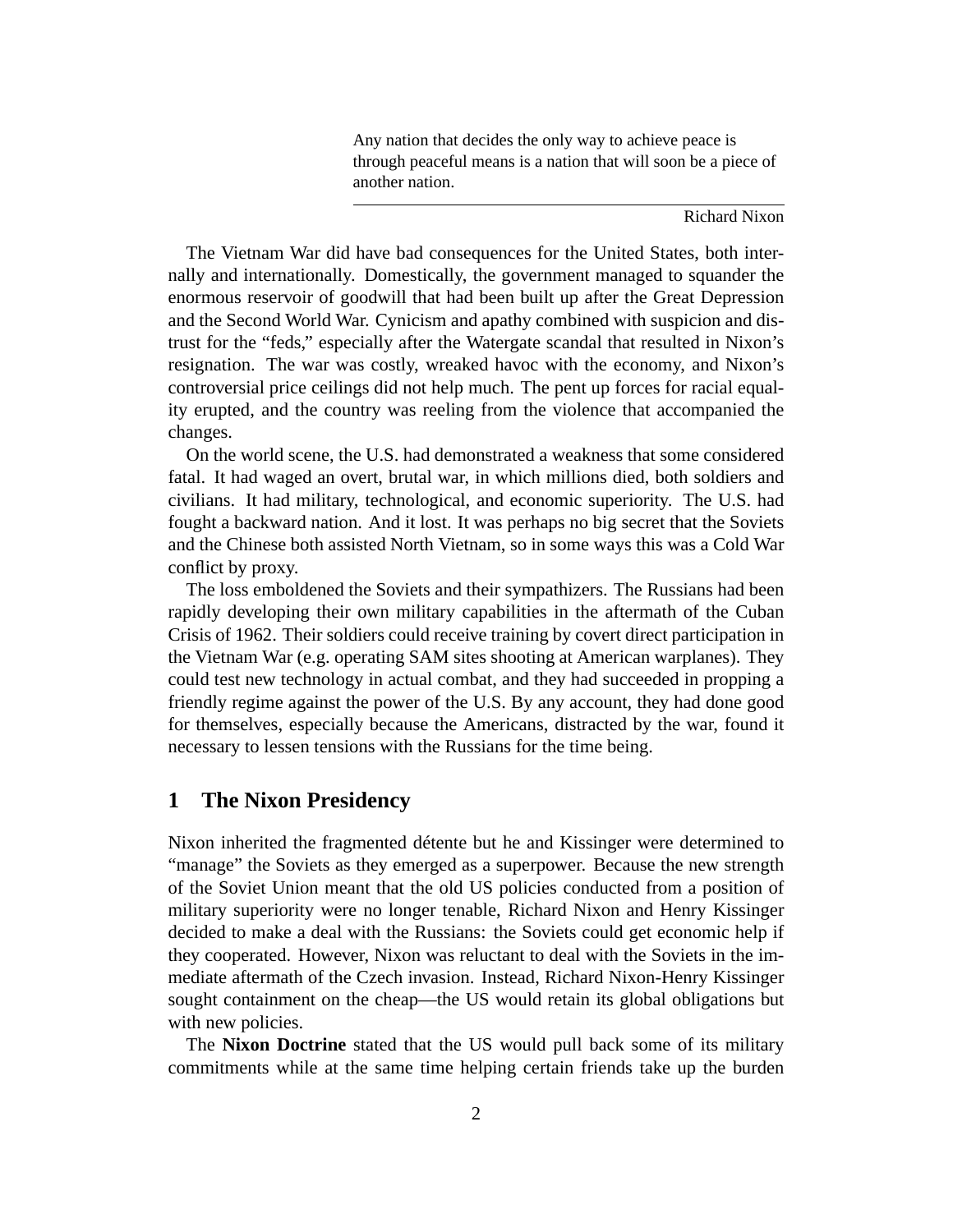of containment. Among the predictable results: it (i) caused a tremendous surge in overseas sales of American military equipment, producing a dangerous buildup in the Middle East (the shah of Iran was ordering equipment "as if he was going through the Sears catalog"); (ii) encouraged nations like Iran to raise oil prices to pay for expensive US goods; (iii) strained relations with countries, like Japan, that did not want to take up the burdens of containment; and (iv) put Richard Nixon and Henry Kissinger in cahoots with some rather unsavory characters like the shah of Iran or white supremacist regimes in Africa (Angola, South Africa).

All this did not exactly prevent the regime from doing some rather shady things around the world. For example, when the Chileans elected the socialist Slavador Allende president, Nixon resolved to remove him by nearly any means possible. Kissinger had the CIA approach the head of the Chilean Army for a coup, but when he refused, he was quickly assassinated (with weapons and money supplied by the CIA), and Augusto Pinochet then proceeded with the coup in 1973. The CIAengineered overthrow of a democratically-elected president turned Chile into one of the most repressive and brutal dictatorships at the time, with the Pinochet regime persecuting and "disappearing" thousands.

The one thing Richard Nixon did right was to befriend China. Given his anticommunist credentials, Richard Nixon could not be labeled an appeaser and so he easily overcame opposition from the China Lobby at home. The Chinese were also ready to talk (they had been for years) as the Sino-Soviet split was now a gaping hole: over 1 million Soviet troops camped along their common border, and armed clashes were common.

Richard Nixon's trip to China in 1972 was a huge success. The friendship treaty opened up trade, the People's Republic of China entered the United Nations and assumed Chiang's seat. All of this obviously made the Russians very nervous. The Soviets were now quite eager to talk.

#### **1.1 Rise of Dètente**

From the Soviet perspective, of four crucial areas, the Soviet Union was doing relatively fine in just one. The four essential areas were (i) the military, (ii) Eastern Europe, (iii) Sino-Soviet relations, and (iv) the economy.

The military was doing great. Brezhnev, who believed in huge defense budgets, reversed Khrushchev's economic policies and sped up investment in things military. The 1970s were a period of unprecedented Soviet military buildup, both nuclear and conventional. Although the Soviet economy was half the size of the American, Soviet expenditures on defense exceeded American expenditures! The Russians reached parity with the US and in some ways even surpassed it.

The USSR introduced four new ICBMs, one of which, the SS-18 was scary: with throw weight seven times larger than that of Minuteman III (the largest US missile) it could carry 8 MIRVs, all of them with a larger yield than the 3 MIRVs of the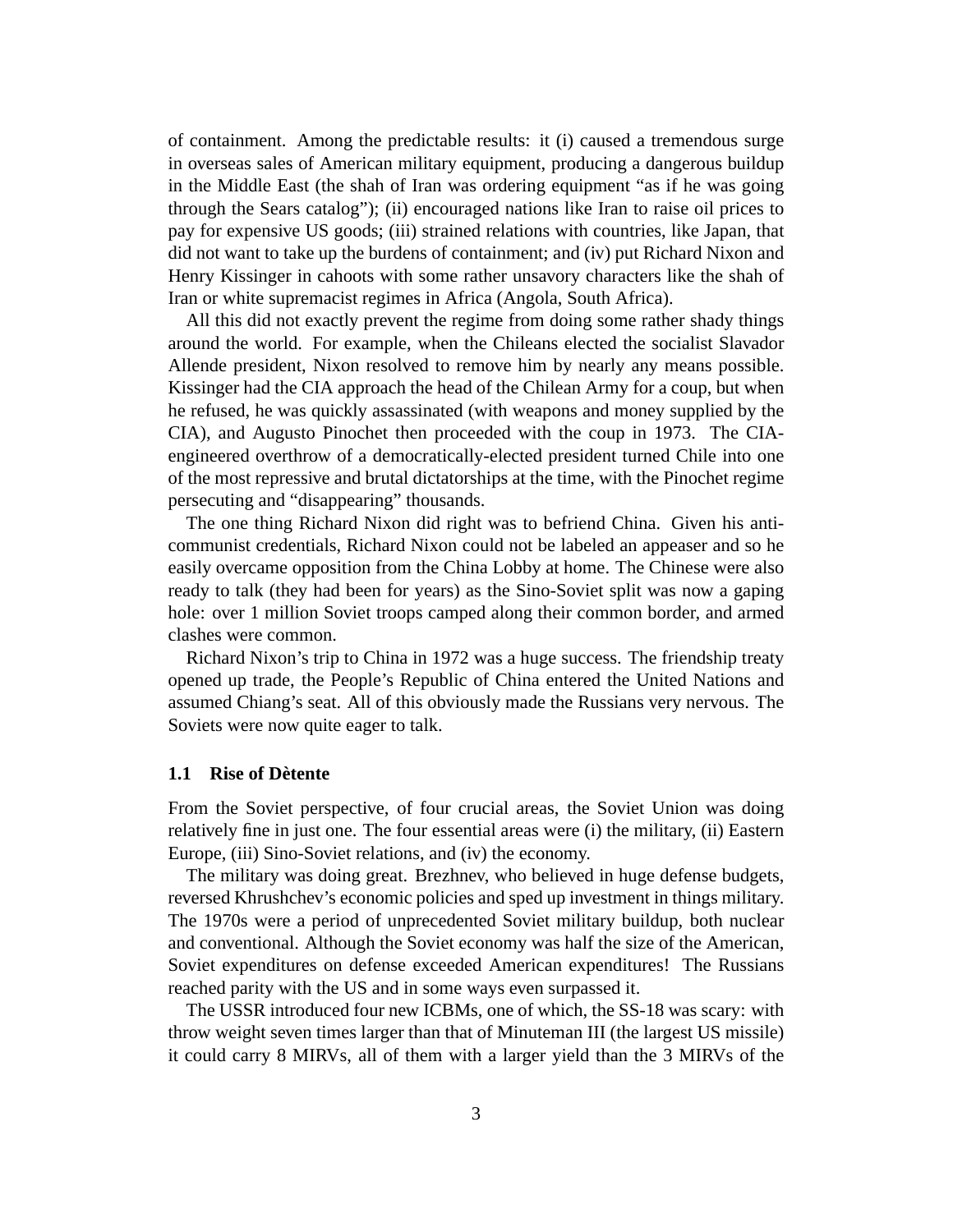Minuteman III. The MIRVs—multiple independently-targetable reentry vehicles were a revolutionary innovation. Each missile normally carried one warhead, which was expensive and vulnerable. The MIRVs were just several warheads delivered by the same missile—they would separate from the carrier at various times during flight and get launched in different directions, with targets hundred of miles apart. Since the delivery system was the expensive component, the new technology meant that both superpowers could dramatically increase their nuclear stockpiles without great economic distress, which they promptly proceeded to do; US first (it had the MIRVs first) but closely followed by the Soviet Union once it acquired the technology.

In addition to the new ICBMs, the Soviet Navy went from being a glorified coast guard to a formidable world-class force—new SLBMs, colossal subs, aircraft carriers, and assorted specialty ships—all entered service during this time. The Soviets even narrowed the traditional US lead in bombers by producing bombers that were almost as advanced. The Russians hardened the ICBM silos even further and developed fairly advanced plans for evacuating cities in case of nuclear war.

The conventional forces were not neglected either. The army swelled to over 5 million troops. New aircraft, armor, ships, and short-range missiles were introduced, all of them of extremely high quality, many exceeding in technological innovation the best American counterparts. One notorious event was the deployment of the new SS-20 missile (1976), which was highly mobile, easily and quickly launchable, with 3 MIRVed warheads per missile, each of them highly accurate, with range sufficient to hit any target in Western Europe if launched from within the USSR.

The Europeans went ballistic. The SS-20 was a new and serious threat which NATO had nothing to counter with. In fact NATO had no missiles in the long-range theater nuclear forces (LRTNF) category. The LRTNF were Eurostrategic forces (that is, based in Europe and targeted at European cities and military installations). The Europeans, who have traditionally favored a doctrine of early use of nuclear weapons in war—the idea was to "couple" any kind of nuclear warfare in Europe to an all-out strategic war between US and the Soviet Union, thereby deterring the Soviets from attempting any adventures in Europe—now wanted more weaponry from the US that would reinforce the coupling. The US now had to deal with the Soviet Union as with an equal superpower.

In the other three areas the Soviets were not doing well. The Czech invasion was just a symptom. In 1971 Brezhnev made a deal with West Germany: West Germany recognized the boundaries imposed by the Red Army in Eastern Europe and in turn the USSR guaranteed Western access to Berlin.

The other problem area was relations with China. The new rapprochement between the US and Mao revived the ancient fear of encirclement because an anti-Russian US-Chinese cooperation was a distinct possibility. The USSR began looking for ways to engage the US so that Richard Nixon would deal with Brezhnev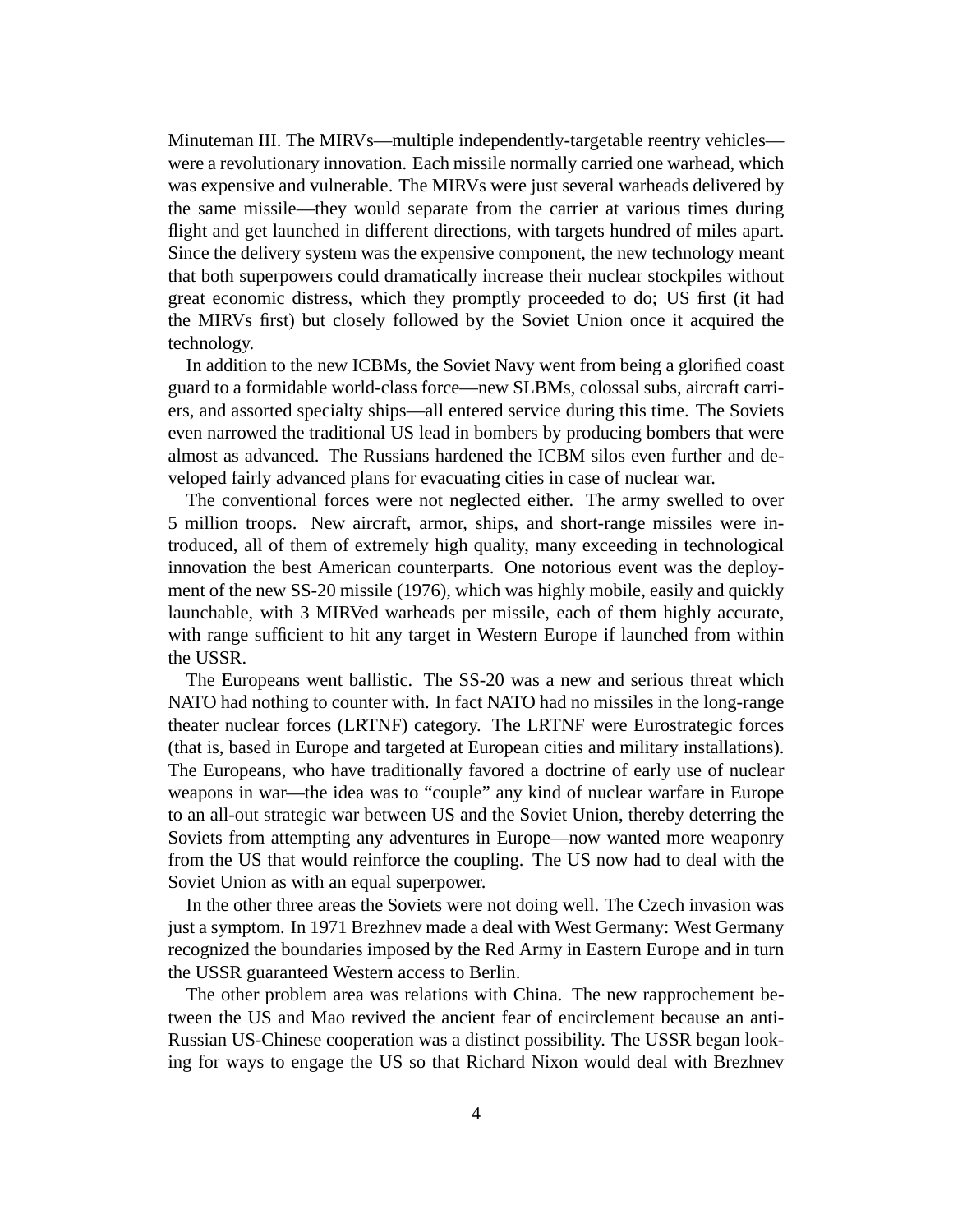rather than Mao. There was a lot to worry about: after China acquired nuclear capability in 1964, it rapidly deployed its small, but not insubstantial, nuclear force. All of it was targeted at Soviet cities.

The third problem area was the Soviet economy. The mammoth military program was taking its toll. Because of coercion and inefficiency inherent in the system, the Russian farm workers were 1/6 as productive as American farmers. The country that had the best arable land in Europe was desperately short on grain. Richard Nixon/Henry Kissinger arranged for a huge grain sale at bargain basement prices (this became known in the US as the "Great Grain Robbery"). There was a lot of diplomatic benefits to be reaped from such assistance.

#### **1.2 SALT I**

Given the problems both Nixon and Brezhnev faced, it is not surprising that they moved toward détente. It was mostly to deal with the economic strains caused by the sprawling military commitments that the two superpowers engaged in a productive way. On May 26, 1972, the two leaders signed a Strategic Arms Limitation Treaty (SALT I), which froze the number of missiles to 1,054 ICBMs for US and 1,618 for the Soviet Union (710 SLBMs for US vs. 950 SLBMs for Soviet Union). In addition, SALT I indefinitely prohibited both sides from deploying ABM systems.

The first limitation was bogus. Since SALT I limited the number of missiles and not warheads, the development of MIRVs meant that both sides could produce monstrous nuclear stockpiles, limited only by their ability to MIRV the ICBMs and SLBMs. Since SALT I permitted unlimited substitution of newer weapons for older, this meant that once this technology became available, it would be utilized. This is exactly what happened. The arms race did not stop.

The ABM restriction is more interesting. Although the Soviets had deployed two such systems around Leningrad and Moscow, neither side had nationwide ABM systems (Nixon was building Safeguard to protect US missile fields). Although not absolute (it permitted the small systems to stay), the ABM prohibition restricted the small existing systems from growing larger, and banned altogether nationwide systems.

This was the logic of deterrence. If the Soviet Union did not have an ABM system, it was more vulnerable to US attack. Knowing this, the Soviets would be more restrained in their foreign policy and so would be easier to deter. Similarly, making the US vulnerable makes it easier to deter the US as well.

The Moscow summit (Richard Nixon was the first US President to go there) was a huge success. Brezhnev carried the policy of détente through the Party Congress. Neither the USSR nor China did much to retaliate for American bombing and mining in Vietnam when Nixon intensified it. Richard Nixon's policy had worked. At home, with the help of a carefully-timed announcement by Henry Kissinger that "peace was at hand," Richard Nixon easily won reelection. He was at the peak of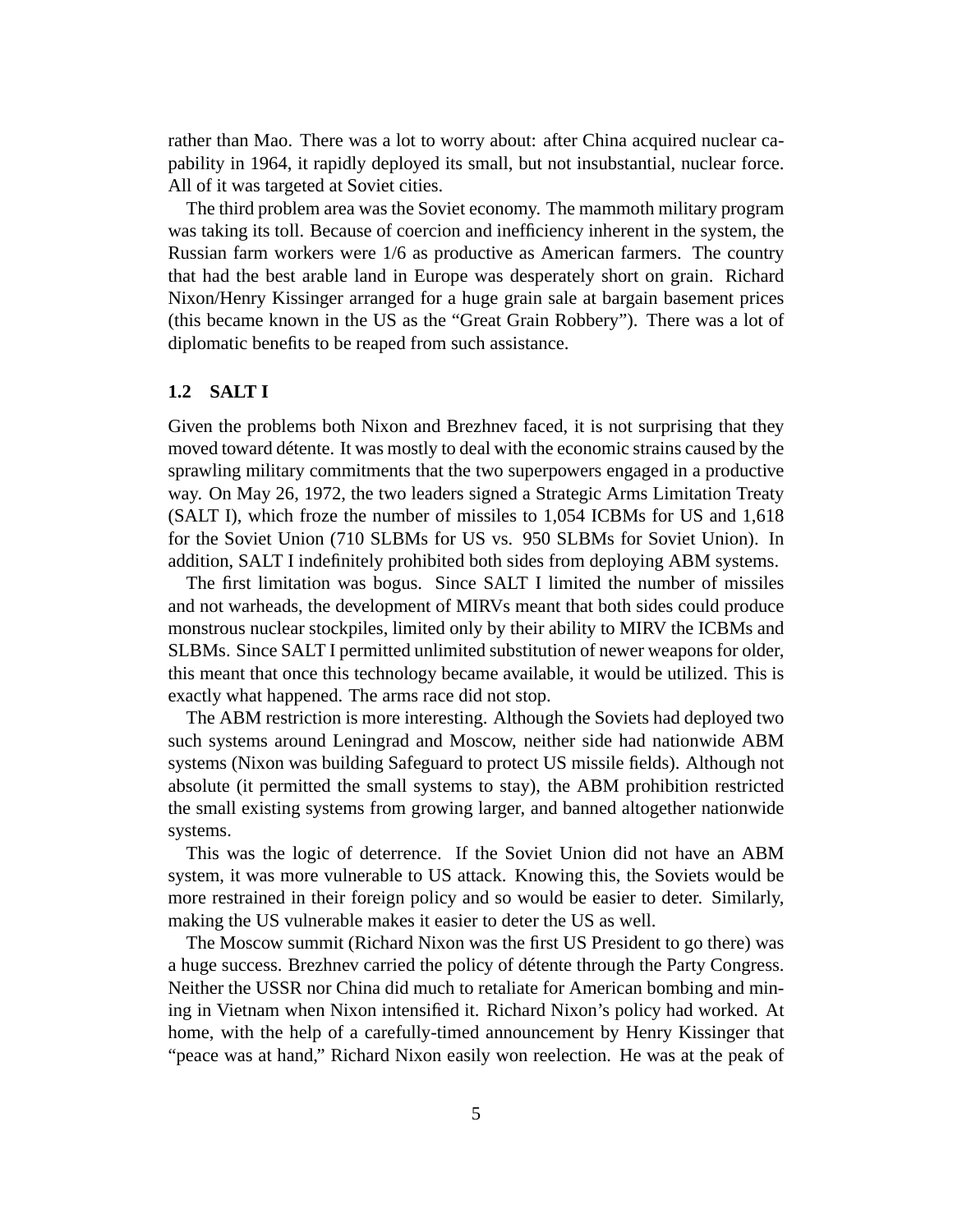his power (what this really meant we'll find out in the years to come; even now the declassified documents on Richard Nixon/Henry Kissinger's involvements in Chile, Indonesia, and elsewhere are quite troubling).

And then, like in a second-rate Greek tragedy, the Presidency collapsed. In mid-1973 Congress began hearings on the Watergate break-in of 1972. Nixon tried to cover up his involvement but Congress had turned belligerent. It passed a series of legislations designed to curb the imperial presidency.

### **1.3 The Collapse of the Imperial Presidency**

In 1971 Congress repealed the Gulf of Tonkin Resolution that both Richard Nixon and LBJ abused. It also outlawed military involvement in Africa without its express consent. And then, The War Powers Act of 1973 required that "in every possible instance" the President must consult Congress before sending troops into hostilities; when the President commits the forces, he must send a full explanation to Congress within 60 days unless Congress gives him permission to keep them in battle. Despite its apparent assertiveness, the act was a paper tiger—it was not difficult to circumvent (as several presidents have done) and it in fact gave the President the power to wage war for 60 days without Congressional approval, a power that the Constitution does not give him.

Nixon's troubles were far from over. The House, fed up with the constant stream of lies emanating from the White House, prepared articles of impeachment. Richard Nixon became increasingly unstable emotionally but on August 9, 1974, he was finally persuaded to resign, which he did and Ford became president, issuing a preemptive pardon to end the investigations.

Not before long, the Nixon/Kissinger policies began falling apart. The US had concentrated its attention on the USSR and China but it was the Third World that was causing trouble, particularly the Middle East.

## **2 The Yom Kippur War**

After the 1967 Six Days War, Egypt embarked on a policy of continuous shelling of Israeli positions along the Suez Canal (now occupied by the Israelis). Because direct engagement of the formidable IDF had proven fruitless once and again, the Egyptian president Gamal Nasser decided to chip away at Israeli morale, and their economy which he thought could not endure a lengthy **War of Attrition**.

This undeclared war lasted for three years until the death of Nasser (9/28/70). The new Egyptian president Anwar Sadat proposed negotiations to Israel but only after the latter withdrew from lands taken in 1967. These territories were significant for Israel had made gains not only on the West Bank (an area perhaps 1/3 of its pre-1967 size) but also in the Sinai Peninsula, where the size of the occupied territory exceeded Israel's own size. Having paid dearly for evacuating the area after the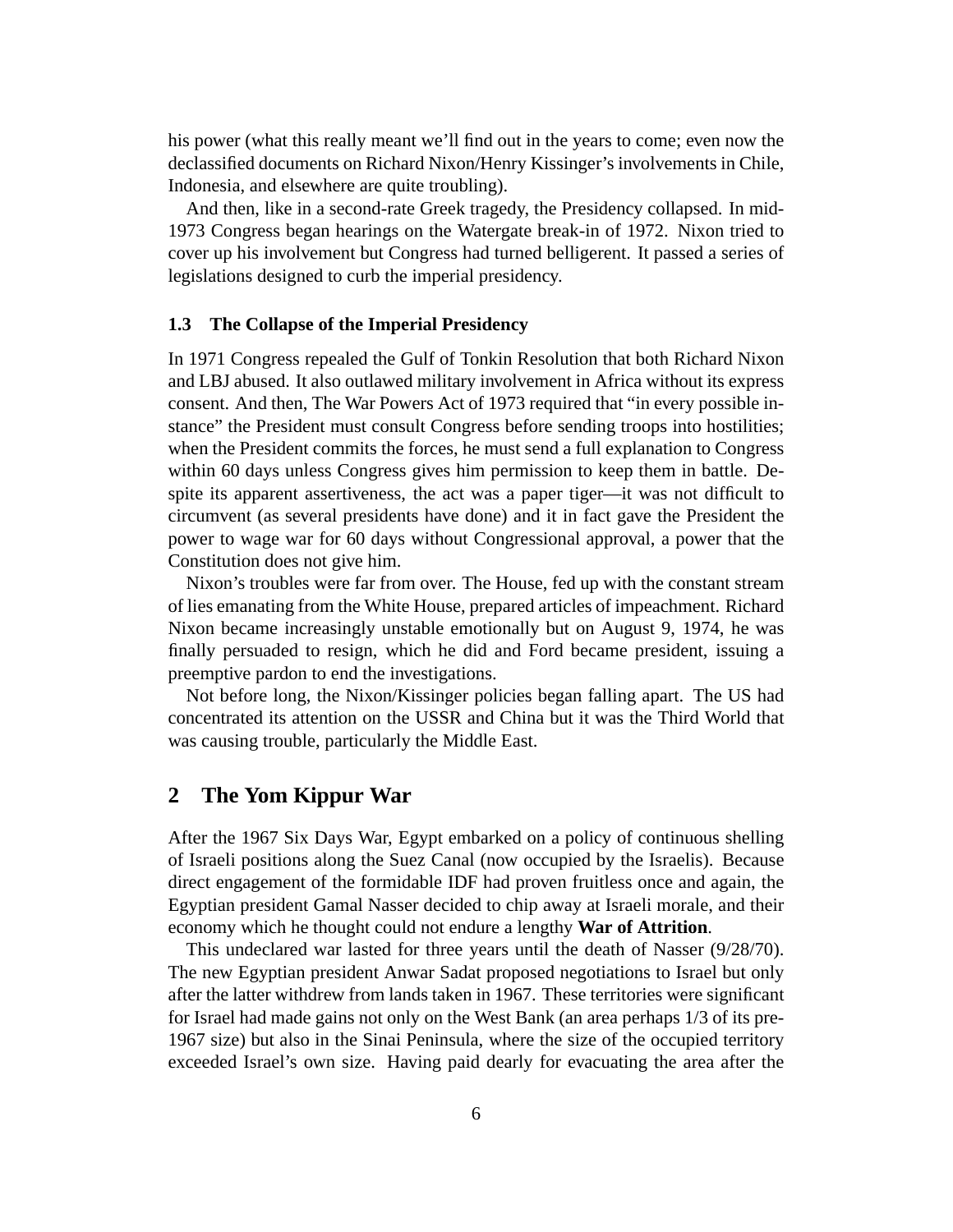1956 war (the Egyptians had threatened the vital Gulf of Aqaba, the entryway to the important Israeli port of Elat), Israel refused. There was no sense in relinquishing strategic advantage for a temporary truce with Egypt when there was no chance of a permanent peace with the other Arab states.

The Egyptians, supplied by the Soviets, began planning a new war. However when Sadat declared that Egypt would go to war unless Israel withdrew unilaterally from the territories occupied in 1967, the Soviets back-pedalled. At this point, détente was too precious to be squandered like that, and so the Russians rejected Egyptians' demands for more weapons and public support for their cause. Sadat responded by expelling 20,000 Soviet advisers. Despite Sadat's repeated threats, the Israelis did not take him seriously.

On October 6, 1973, on Yom Kippur, the holiest day of the Jewish calendar, the Egyptians, Iraqis, Jordanians, Saudi Arabians and the Syrians fell upon Israel. This time, Israeli intelligence had failed to give sufficient warning and before mobilization plans kicked into action, the Arabs drove back IDF in a surprising show of strength. The Egyptians burst across the canal and took a strip of land about 15 km deep on the east side. The Syrians attacked across the Golan Heights, whittling the Israeli defenses down to a single tank. The situation became desperate, the myth of Israeli military invincibility was shattered.

However, it was more than a myth. Israel's reservists were called up and within days, the IDF managed to regroup, and then began pursuing the Arabs back. By the 11th, the Syrians were pushed back across the border, and IDF crossed into Syria themselves, reaching within 40 kms of Damascus before the fighting stopped. In the Sinai, a division led by **Ariel Sharon** bridged the canal into Africa, cutting the Egyptian supply lines, and encircling their army. The surrounded Egyptian army was threatened with complete annihilation, opening all Egypt to invasion. The Soviets panicked—their protégé was being pulverized. Brezhnev declared that if the US would not help broker an immediate cease-fire, the USSR would act alone and impose one.

Nixon (through Kissinger) warned the Russians to stay out—US nuclear forces went on alert and it appeared that the Middle East would drag the world into the conflagration of a war between the superpowers. Simultaneously, however, the US pressured Israel into accepting a cease-fire. The reluctant Israelis, who depended heavily on US support, agreed, and fighting ended on October 24. On March 5, 1974 Israeli forces withdrew from the west bank. It took two years to work out the details but the parties failed to find the key to a full settlement. Israel kept most of the Sinai and the Gaza Strip.

Although the Arabs were just as determined to wipe out Israel, they had seen that even a well-planned attack on a relatively unprepared IDF could not succeed. The Egyptians resolved to try a different route to get the Sinai back: negotiations. The **Camp David Accords**, signed by Sadat and Israeli Prime Minister Menachem Begin on September 17, 1978 (following secret negotiations at Camp David un-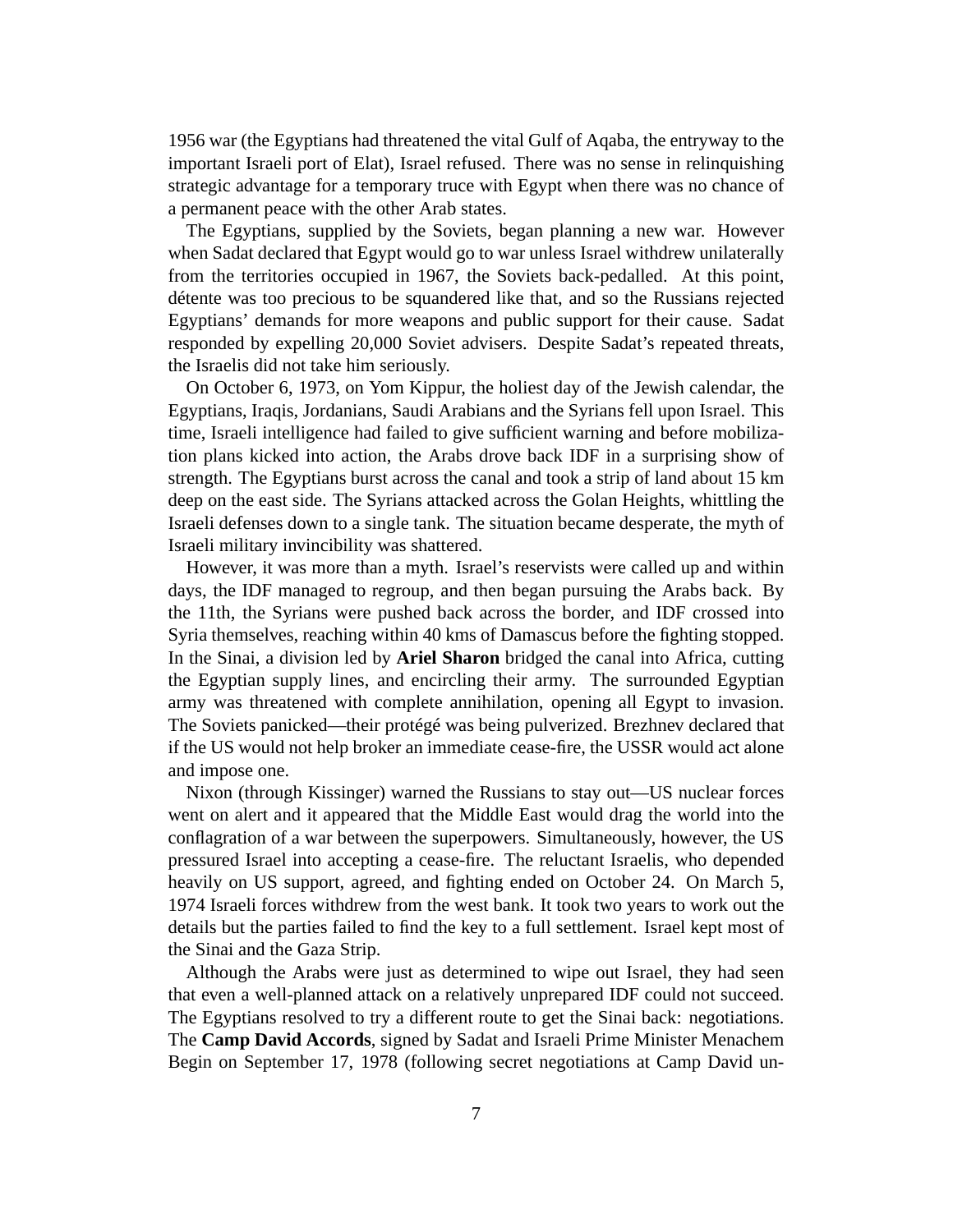der the auspices of Jimmy Carter) established several important precedents. First, in the Israel-Egypt peace treaty (3/26/79), Egypt recognized Israel's right to exist and promised not to attack it again. In return, Israel returned the entire Sinai Peninsula, dismantled (some forcibly) all its settlements there, and recognized autonomy for the Palestinians in the West Bank and the Gaza Strip. This was the first **land-for-peace** exchange in the region. Sadat and Begin shared the Nobel peace prize. Unfortunately, when in 1981 Sadat cracked down on Muslim organizations, he was assassinated by members of the Islamic Jihad, which was opposed to both the crackdown and negotiations with the Israelis. However, persecution of antiregime Islamic groups continued under Sadat's successor, Hosni Mubarak.

1973 also taught the US the bitter lesson Europe had to learn in 1956: support for Israel could cost them the much-needed Arab oil. When the US supplied weapons to Israel in 1973, OPEC (13 nations, dominated by Arab countries but also including Iran and Venezuela) imposed an oil embargo that threatened to strangle the Western economies. Formed in 1960 to counter the dominance of US/British/Dutch oil companies, OPEC managed to quadruple the price of oil by 1974. On January 2, 1974, Nixon lowered the maximum speed limit to 55 mph to conserve gasoline.

The Europeans, who imported 80% of their oil from the Middle East and the Japanese, who imported 90%, began switching from pro-Israeli to pro-Arab policies. Only the US remained committed to Israel (it imported 12% from the Middle East). But the oil threat remained and even the shah of Iran, Washington's most trusted friend, remarked that it was "only fair that [the US] should pay more for oil. Let's say... 10 times more."

## **3 The Carter Presidency**

US policy under Gerald Ford remained in Henry Kissinger's hands and was unremarkable. The Ford administration saw the collapse of South Vietnam, the domino piece that the US had tried so expensively to prop. Détente, soured by Soviet adventures in Angola, Cuba, and own internal repressions, finally fell apart completely, and along with it went the Richard Nixon/Henry Kissinger dream of "managing" the Soviets.

Nothing could save Ford's campaign in 1976 and Jimmy Carter, a complete outsider thoroughly inexperienced in foreign policy, took office. The US had gone from the dizzying heights of unchallengeable superpower to defeat in Vietnam; inflation weakened the economy; reliance on cheap gasoline was replaced by deference to Arab countries; the imperial presidency was tamed; and détente was replaced by new confrontation with the USSR. At the time the US was stumbling, the Soviets had acquired strength and prestige. There was one thing to do: run the arms race gauntlet again.

When Carter replaced Ford in 1977, détente had become a dirty word. The Sovi-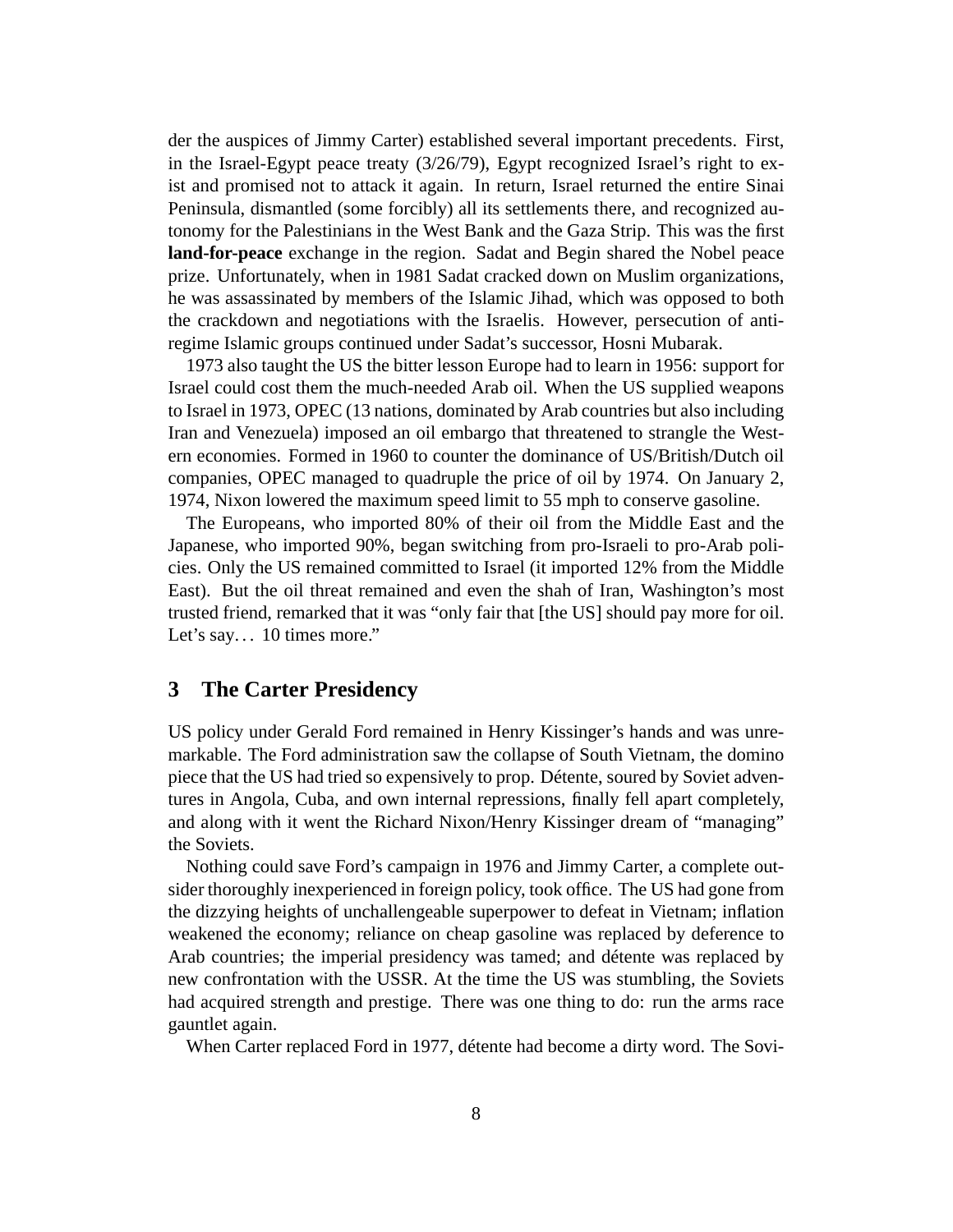ets had used the brief respite offered by the lessening of tensions to evolve from a great regional power into a formidable truly global superpower. Where the US had attempted to use détente to "manage" this evolution, the Soviets had only seen it as an opportunity to enlist emerging third world nations in the class struggle against capitalism without, of course, risking direct military confrontation with the US. By the late 1970s, the US found a hostile power that it could no longer deal with from a position of strength. In frustration, most Americans concluded that détente was a failure. However, the nation that had just emerged from the crises of Watergate and Vietnam, now confronted a world more dangerous than ever before. How to manage it?

There were two possible solutions to this problem. One, advocated by Cyrus Vance (Carter's Secretary of State), involved continuing negotiations and increased economic ties with the Soviets; it further required treating conflicts in the newly emerging nations as problems of nationalism, not superpower confrontation. The other view was advocated by Zbigniew Brzezinski (Carter's National Security Adviser), and saw the world in strictly bipolar terms—it condemned détente, urged the "independence" of communist-bloc states like Romania, criticized the SALT, and insisted that every crisis in the world was a Soviet challenge. No one knew where Carter stood. It's quite possible that Carter didn't know where Carter stood. The president, who lacked any significant foreign policy experience, now had to manage two conflicting sources of advice.

At first he did relatively fine by following Vance's advice. He pushed through a treaty in 1978 that returned the Canal Zone to Panama (scene of frequent anti-US riots); he ignored the presence of Soviet advisers and Cuban troops in Angola when conflict erupted between this country and the US-friendly Zaire. By refusing to treat it as a superpower confrontation, Carter allowed the war to fizzle out, which it soon did. Finally, in September 1978, Carter saw his biggest triumph when he helped Egypt's Sadat and Israel's PM Begin to finally end the 30-year war at Camp David. The pact provided for Egypt's recognition of Israel and the Israeli withdrawal from the Sinai.

Then it all went to hell, mostly because Carter began listening to Brzezinski, who went to China in May 1978 to begin negotiations that climaxed with the opening of formal diplomatic relations on January 1, 1979. He hoped to use the "China card" to trump the Soviets in Africa and the Middle East but it was the Chinese who used the "US card" to trump the Russians. In 1979 China invaded Vietnam after its Vice Premier visited the US, making it look like the US had approved the invasion. The Soviets were not amused; the crucial SALT process ground to a halt.

The Soviets, as usual, were having economic problems. Nobody believed in the bright communist future anymore. Russia could not feed its own population. The totalitarian system was not allowing the introduction of new technologies (e.g. computers) for fear that freedom of information would undermine it (as it did), and the economy was falling behind. The birthrate dropped and, more ominously,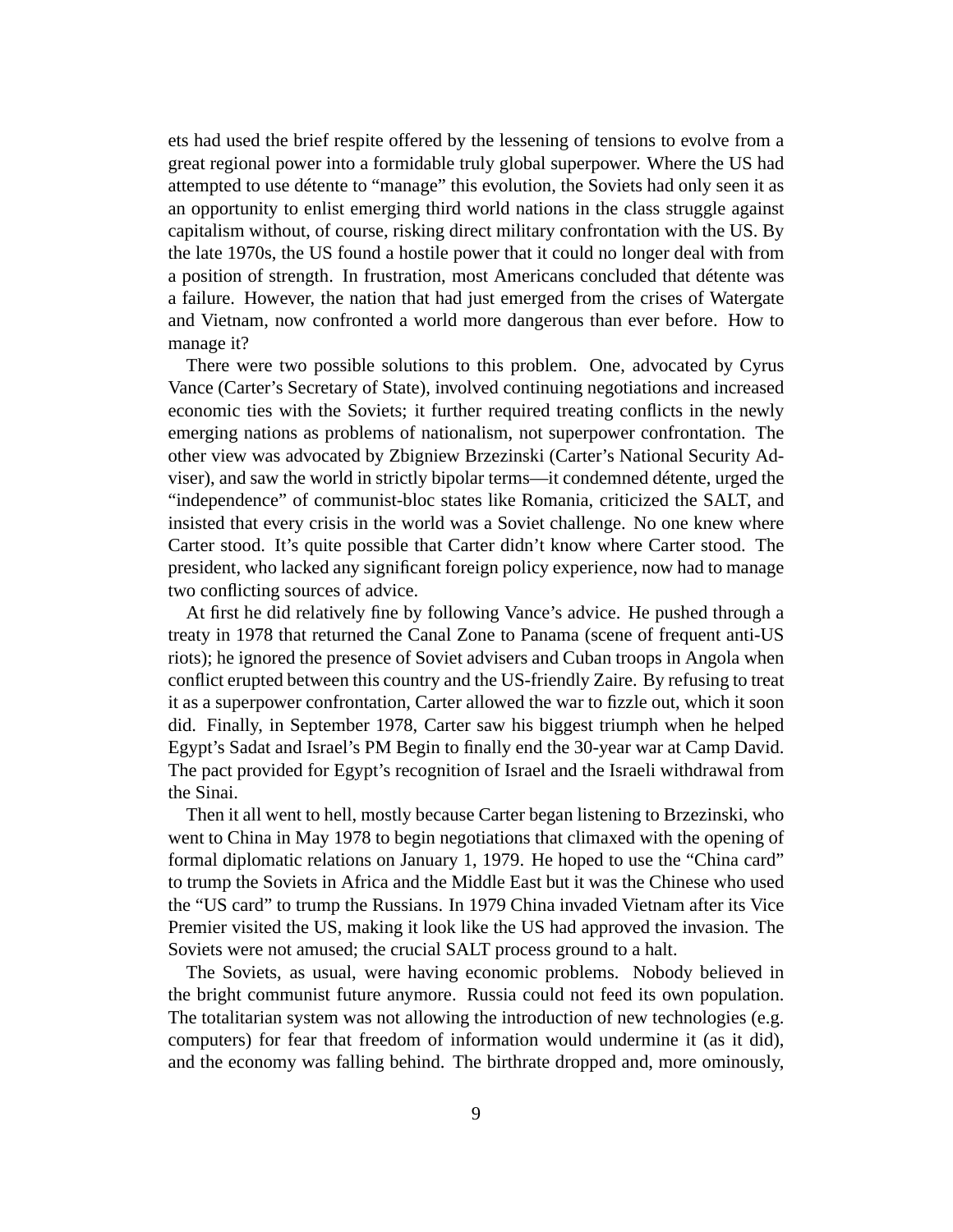infant mortality rose, and life expectance declined to almost third-world levels. The inefficient Eastern European satellites, the falling Cuban economy, and devastated Vietnam were sucking in extraordinary amounts of resources that the USSR could ill afford.

The fear of "capitalist encirclement" was now replaced by fear of "encirclement," capitalist, communist, nationalist, and religious. The Middle East erupted in violence at the very borders of the Soviet empire.

#### **3.1 The Iranian Revolution and Hostage Crisis**

Iran was still ruled by Mohammad Reza Shah, the great local friend of the U.S. who was using his country's enormous resources to amass personal wealth, purchase enormous quantities of weapons, and generally enjoy authoritarian rule unmolested. Despite modernizing the country and his pro-Western ways, the shah had alienated most of his subjects with his political intolerance, with the stalling economy that was not yielding good prospects for many, and with the repressive brutality with which he persecuted political opponents. His secret police arrested and tortured tens of thousands, and executed many, perhaps several thousand. There was great discontent, clamoring for more political and economic freedoms, and desire for a halt to the humanitarian abuses. Unfortunately, the U.S. had almost no leverage with the shah. Ironically, because of his unflinching pro-American ways, he had lulled the U.S. into relying on him for information, making the U.S. dependent on his regime. It was no surprise that the Carter administration failed to predict the outbreak of the revolution.

When the revolution erupted on February 20, 1979, it was not the Islamic affair that it was to become. Iran had been in permanent economic crisis exacerbated by the shah's prodigious spending on US arms and rising population that found no employment but provided willing listeners to the religious leaders. Various groups sought divergent goals: some wanted an Islamic state, others a liberal democracy, and yet third simply wanted more economic opportunity. Although these were all united by their determination to oust the shah, it was by no means clear which way the revolution would head.

In the confusion and ensuing chaos, the U.S. did not know what to do. Brzezinski urged Carter to help the shah drown the revolution in blood, and Vance urged him to distance America from the shah and engage the moderates in negotiations. The shah, however, refused to use massive force to silence the revolt, and fled into exile. He fell ill and requested permission to enter the U.S. for a surgery. When the Carter administration agreed to allow him into the U.S., the anti-American hatred fanned by the clergy in Iran became virulent: the act was perceived as a snub to the Iranian people, and, more ominously, as a sign of possible things to come, perhaps a repeat of 1953.

In this, the Iranians (as many foreigners are wont to do) completely overestimated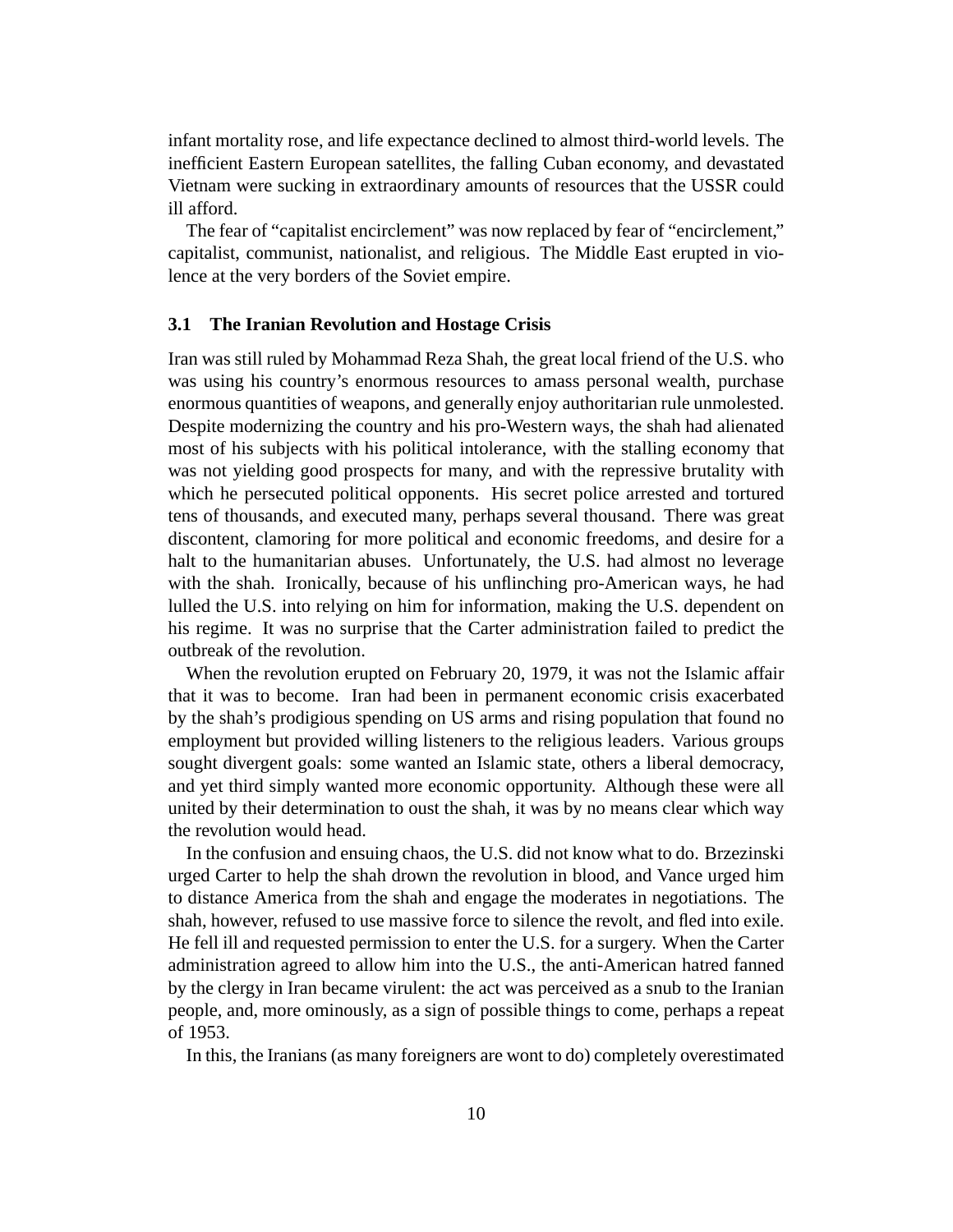the extent of American power. As it happens, this would be a recurrent problem where, ironically, the belief that the U.S. is a superpower combined with an appalling ignorance of its political organization and society produces a very distorted picture of the world, where America can do whatever it pleases and can achieve whatever goals it sets of itself. In such a world, when one fails to obtain one's goal, blaming America becomes very easy. Since the U.S. could presumably do everything, it must have thwarted one, either by direct action or even through inaction. It is worth emphasizing that despite its enormous power, there are very many things that sadly remain beyond the reach of the U.S., and the Iranian Revolution and its aftermath were two among many.

At any rate, as Carter was vacillating and doing nothing, the U.S. embassy in Tehran was seized, and its personnel taken hostage by Islamic students. This happened on November 11, and was blessed by the emergent leader of the revolution, Ayatollah Khomeini, whose strident anti-Americanism was only matched by his hatred for Iraq's Saddam Hussein. The apparent foreknowledge of the revolutionary regime and its complicity in the hostage-taking was different from the last time the embassy had been taken back on Valentine's Day. The first time it was done by non-Islamic students and Khomeini condemned the action. This time, however, he decided that some advantage could be had from humiliating the United States, which in his view richly deserved it both for its 1953 behavior and its recent admittance of the shah.

On the 12th, the Iranian Foreign Ministry stated its demands: the U.S. was to (1) return the shah for trial in Iran; (2) relinquish the shah's American assets; (3) end its interference in Iran; and (4) apologize for its past behavior. Although the first two were doable, the more important last two were problematic. First, as we have seen, one of the problems with U.S. policy for Iran was precisely its non-interference in its domestic affairs: the shah ran everything, and the U.S. could exert very little pressure on him. Second, an apology would not be forthcoming, both because the U.S. did not execute the 1953 coup but helped the shah and his military do it, but also because such apologies are true rarities in world politics because of the moral advantage they confer on the recipients. And it is unlikely to achieve anything in lessening hostility. When Clinton's Secretary of State Albright made an appeasing speech in 2000 and acknowledged the U.S. support for the 1953 coup, Ayatollah Khamenei responded angrily with "What good does this admission that you acted this way then—do us now?  $[\dots]$  An admission years after the crime was committed, while they might be committing similar crimes now, will not do the Iranian nation any good." And this guy is supposedly more moderate than Khomeini.

The Carter administration considered several options: coercive military strikes on military and economic targets, a blockade, mining of Iran's harbors, seizure of strategic territory to hamper imports and commerce, and a covert rescue mission. The latter was dismissed almost immediately because of its infeasibility: Tehran is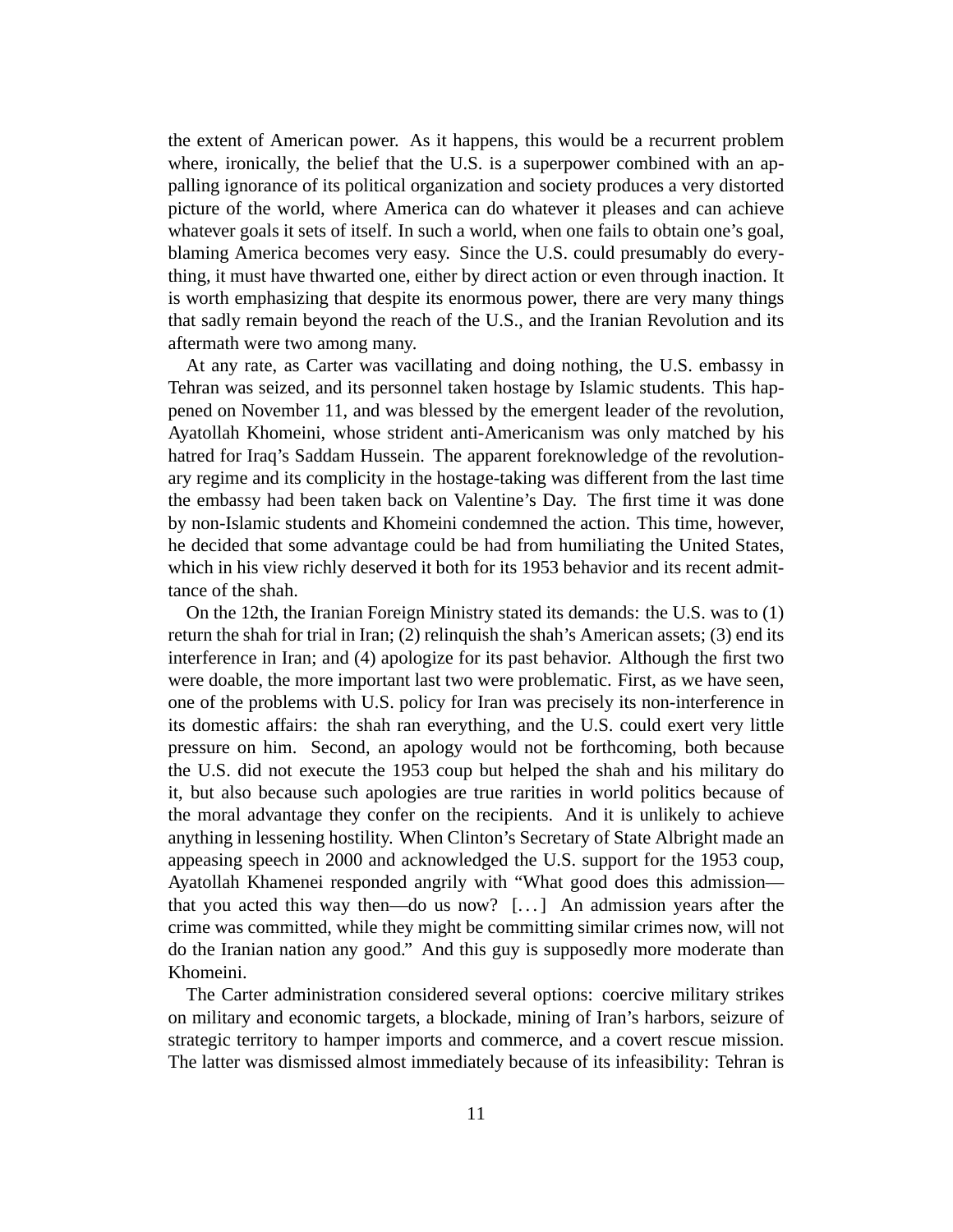deep inside the country and far from a port of entry by American special forces. This means the helicopters would have to be resupplied en route, and the extraction will be quite risky. The chances were very slim (even though the Israelis had recently pulled off a spectacular evacuation in Africa). It is interesting that in the end it would be attempted anyway. The other options Carter rejected because each carried a high risk that the students could respond by starting to kill the hostages, and the President had made getting them home unharmed his top priority. Some less clearly belligerent option would have to be found.

The option turned out to be mild economic and political pressure. The U.S. began a boycott of Iranian oil, but this was simply a preemptive move to Khomeini's own plan to stop selling oil to America. It would not hurt either country: the U.S. could always buy its oil from others, and that included Iranian oil through re-sellers. Carter then froze Iranian assets in American banks, somewhere close to \$12 billion. He also managed to get the U.N. to agree and pass a resolution that condemned the taking of hostages and ordered Iran to release them. This had a predictable effect of not accomplishing anything. Finally, the U.S. attempted to implement economic sanctions by curtailing trade everything excluding humanitarian assistance). But for economic sanctions to work, the Europeans and the Japanese had to agree to cooperate, and they would not. So in the end, the U.S. could not put enough coercive pressure on Iran, and predictably failed to obtain the hostages' release.

On April 7, 1980, the exasperated Carter broke diplomatic relations with Iran. The time had come to attempt to force a resolution. On the 25th, the rescue plan code-named Eagle Claw went into action and spectacularly failed midway when the local commander aborted it due to extremely bad weather that had caused the crash of a helicopter and the death of eight soldiers. Although this did nothing to improve the U.S. position, the Europeans had slowly agreed to support some limited sanctions, and economic pressure could therefore be expected to finally get some bite.

The situation further changed on September 22 when Saddam Hussein invaded Iran in his ill-fated attempt at *blitzkrieg*. Iran now found itself at war, and needed to end its international political and economic isolation if it was to have any hope of surviving it. The hostages had become a great liability. Saddam Hussein, it must be noted, had picked a good time for the war and had good reasons to wage it. Iran appeared weak and chaotic, still reeling in the revolutionary throes, without clearly defined commanding authority in place. It was disorganized and many seemed to resent the Ayatollah, perhaps to the point of mounting a revolt against his shaky rule. Further, the ayatollahs had called out to Muslims everywhere to repeat their, by now Islamic, revolution, and overthrow their secular leaders. Hussein, whose supporting Sunni minority lorded it over a large Shia majority, was not amused. To add insult to injury, Khomeini specifically pointed to Hussein, fingering him for a target of *jihad*. Iran was exporting a dangerous philosophy. Further, it presented a juicy target. The region of Khuzestan is to the west of the Zagros Mountains, which means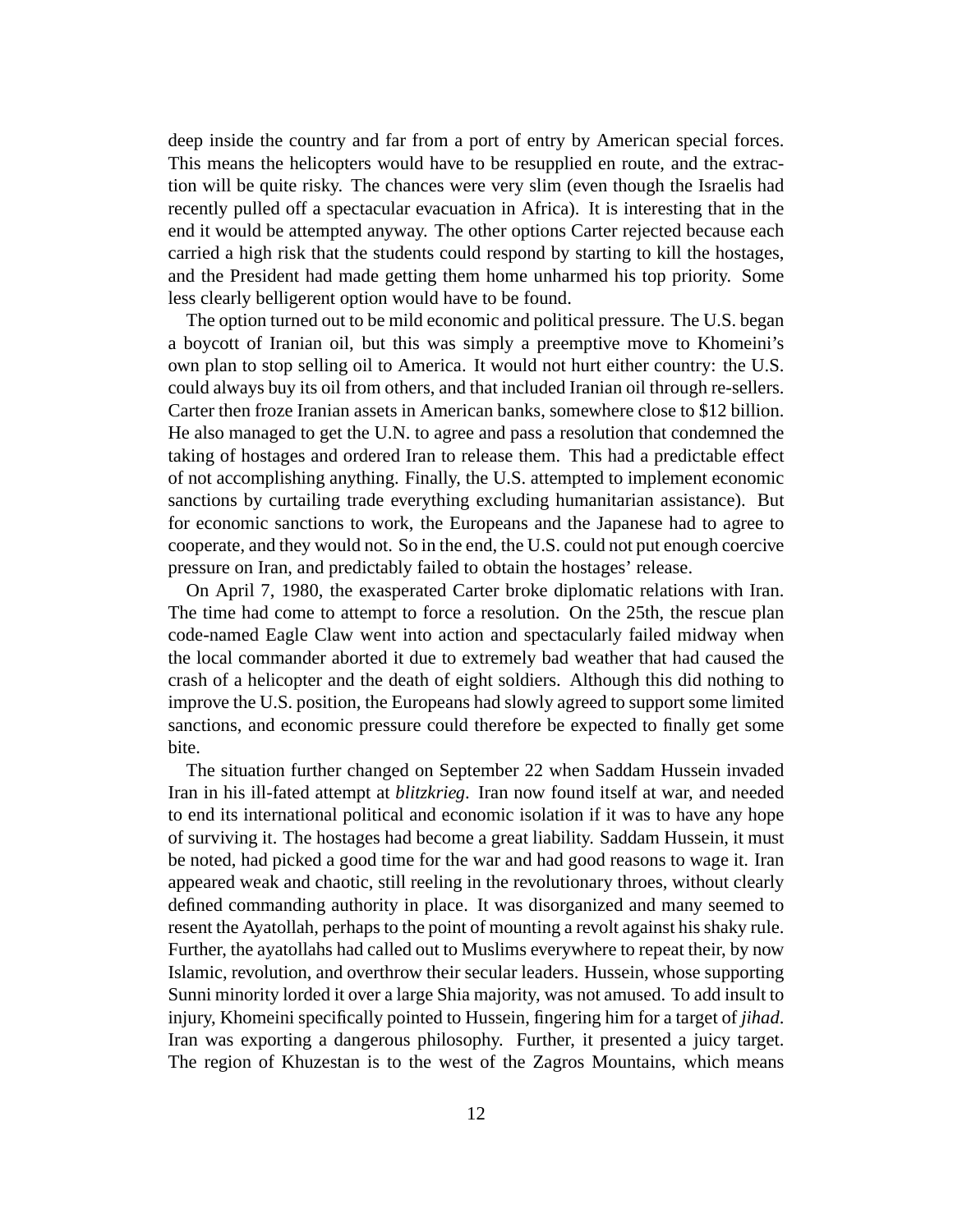it is relatively undefended against a land invasion by Iraq but, once conquered, could be defended against the rest of Iran. Khuzestan was tempting because it had a large number of Arabs (who would support a fellow Arab regime against the Persians), and a lot of oil that would dramatically expand Iraq's production and income. So Hussein had all the reasons to want to invade: good payoff from victory, high probability of success, high costs of inaction. As we shall see, it did not turn out quite that way, leading to one of the longest wars in recent history.

The last contributing factor to Iran's decision to release the hostages was Carter himself, or rather, his failure to win re-election. Iran perceived this as the retribution for 1953, it was believed (with very little basis in reality) that Carter's inability to resolve the hostage crisis had caused his fall. So Iran could congratulate itself on having forced an American President out of office. Therefore, the hostages had served some purpose. Perhaps more importantly, the new President Reagan had won on a platform that emphasized American strength and assertiveness. He was not going to be the meek, indecisive, and inactive opponent Carter had been.

Not surprisingly then, negotiations proceeded apace, and the hostages were released unharmed on January 21, 1981, exactly 444 days after they had become pawns in this stand-off. The final agreement did not give the Iranians anything. There was no apology, and no return of the shah. The U.S. did promise noninterference, which amounted to following its previous policy. And although the U.S. agreed to unfreeze the Iranian assets, it only released a small portion, holding the rest as collateral for Iranian obligations.

It is perhaps worth emphasizing that the resolution of the crisis was largely caused by external factors (Iraq's invasion) and internal developments (Reagan's victory) that had nothing to do with the coercive strategies pursued by the government. In other words, this was a clear example of the limits of American power and what it could achieve.

#### **3.2 The Bad Year of 1979**

The Iranian Revolution was not the only event that rocked 1979. In July, the revolutionary Sandinista forces overthrew the dictatorial Somoza dynasty which had been ruling Nicaragua with considerable US support for 40 years. This civil war had lasted over 20 years. When Carter failed to mobilize Latin American countries to intervene in Nicaragua, he asked Congress for \$75 million of aid to buy the Sandinistas off. They refused (the US had been helping Somoza kill them for two decades). Although they were neutral at first, the Sandinista government soon drew toward Cuba, and in 1980 supplied with arms the revolutionaries in El Salvador, a country which was ruled by the most brutal military regime in Latin America. Even Carter had cut US aid to it but once the revolutionaries launched a major offensive in January 1981, he quickly began aiding the military regime. We shall have an occasion to return to Nicaragua under Reagan.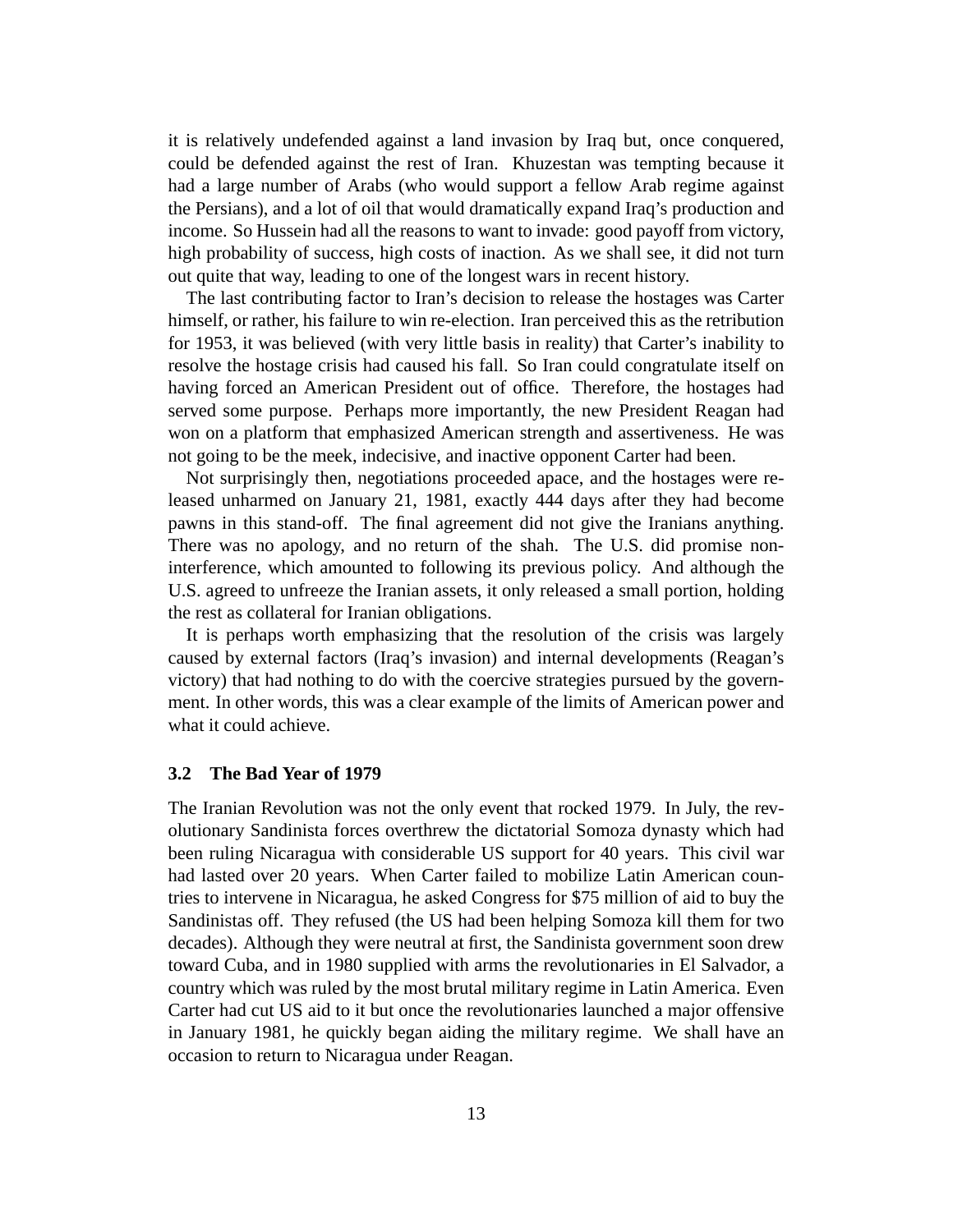Then on December 27, the Soviets invaded Afghanistan. Carter's entire foreign policy, never coherent to begin with, fell completely apart. Afghanistan had begun moving away from Soviet influence. To Brezhnev, who saw only hostile Chinese and fanatical Iranians, this country appeared a crucial pivot in the region. He soon overruled his military which strongly objected to the invasion. Soon their fears were justified and the Soviet Union found itself mired in a costly 10-year war with determined Muslim guerrillas, supported and trained by the Americans. In fact, recent revelations by Brzezinski show that the US administration was fully aware that its support for the Muslim rebels could trigger a Soviet invasion, yet it deliberately began doing just that in the late 1970s. U.S. spending on Islamic fundamentalists in Pakistan and Afghanistan sky-rocketed to \$40 billion.

You could say that 1979 was a bad year. On January 23, 1980 the president announced his own **Carter Doctrine** warning the Soviets to stay away from Iran and Iraq: "an attempt by an outside force to gain control of the Persian Gulf region will be regarded as an assault on the vital interests of the USA, and such assault will be repelled by any means necessary, including military force."

Carter, who had begun increasing military spending in mid 1979, now accelerated it by ordering massive new forces to be built to fight a prolonged limited nuclear war. The presidential directive, PD-59 (July 1980), was quickly compared to NSC-68 but Paul Nitze, the author of the latter one, was one of the most outspoken critics of Carter's weak world leadership that was allowing the US to fall behind the USSR in military strength.

Nothing could save Carter, not the new programs, not the tough language, not even the Camp David Accords. The situation in Iran was getting worse by the day, the energy crisis persisted despite all efforts to deal with it, and inflation was steadily going up. On July 15, 1979, Carter addressed the nation on the energy problem for the fifth time, but before he talked about that, he delved into what he felt was a much deeper and more serious one, a "crisis of confidence. . . that strikes at the very heart and soul and spirit of our national will,. . . [a] crisis in the growing doubt about the meaning of our own lives and in the loss of a unity of purpose for our Nation."

While he may have been trying to mobilize the American public to deal with this problem, Carter's speech became known as the "malaise speech" and was taken to reflect his administration's pessimism and gloom about the future. This did not help him in the 1980 presidential elections. Afghanistan, the first place outside the Warsaw Pact where the Soviets intervened directly with military force, brought Reagan to power, and with him the optimistic answer to what 84% of Americans believed was "deep and serious trouble"—an unprecedented military buildup and new assertiveness.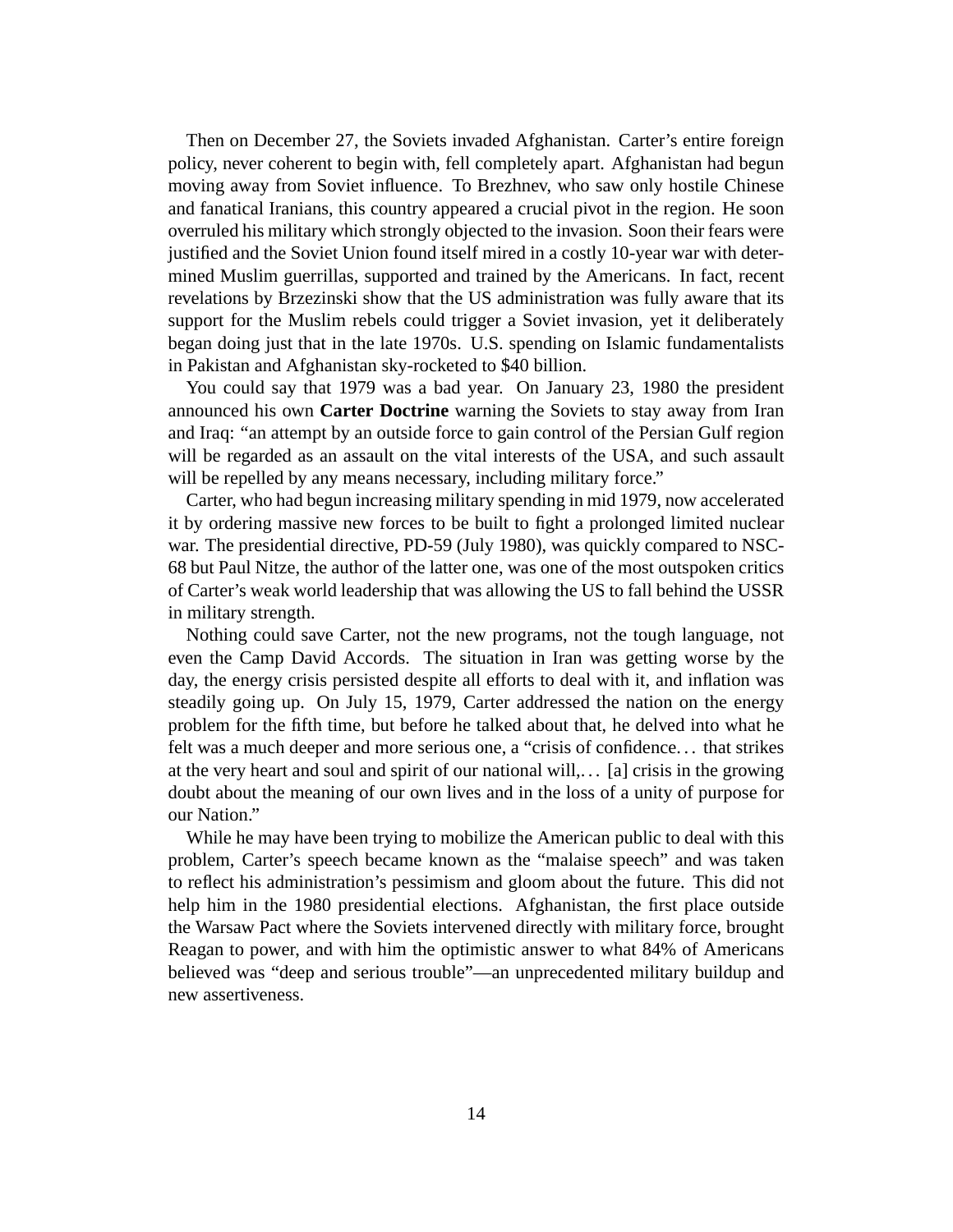## **4 Developments in Strategic Doctrine**

The strategic doctrine we last discussed was Flexible Response, which lasted throughout the Kennedy and Johnson administrations. It was modified a little by Nixon, who promulgated the doctrine of **strategic sufficiency**, that stressed that the US should have sufficient capability to deter nuclear attacks on its homeland and that of its allies, not very different from McNamara's strategy except it cut the twoand-a-half war readiness (ability to fight wars on 2 major and 1 minor front) to one-and-a-half level. Reagan and Secretary of Defense Caspar Weinberger later wanted three-and-a-half. Perhaps more importantly, strategic sufficiency included a notion of "winning" a nuclear war in some discernible way, in this case defined as the ability to recover faster than the Soviet Union. The logic, as Secretary of the Air Force, Harold Brown put it, was the if the Soviets expected to recover much more quickly than the U.S., then deterrence might not work. As a 1972 secret White House memorandum put it, the U.S. had to possess sufficient forces "to ensure that the United States would emerge from a nuclear war in discernably better shape than the Soviet Union." This logic forgets that the living might envy the dead after a nuclear war. In other words, it is not clear what political purpose such a war, even if winnable in terms of survivability and eventual recovery, could possibly serve. As a result, it is unclear why one should even contemplate seriously its possible occurrence.

Recall that Flexible Response required a very significant buildup because of MAD and because of the counterforce component of the strategy. The Americans had a lot more nuclear weapons than it needed to destroy the Soviet cities. This was because the U.S. had to have enough nuclear weapons to overcome the ABM defenses the Soviets might deploy, and to destroy their many military targets. SALT and Vietnam changed some of the calculations. First, Nixon needed to curtail expenses, if possible. Hence his emphasis on America having to maintain somewhat fewer weapons to ensure strategic deterrence (threat to cities) as opposed to the multi-level concept that would give more options (by providing more targets and nuanced escalation) but require more weapons. Second, because there would be no ABM systems, there was no need to have weapons to overcome them. Third, the Soviets had placed their ICBMs in hardened silos underground, making them very difficult to destroy.

The last two developments left the U.S. with many weapons without targets. So what to do with the number in excess of the one needed for strategic sufficiency? In January 1974, Secretary of Defense James Schlesinger announced the new doctrine of **Flexible Targeting**, which meant escalation control and ability to withhold early strikes against certain classes of targets. In other words, the U.S. would retain its variety of options during a crisis because these nuclear weapons would target military installations as opposed to cities. This, of course, was intended to invite reciprocal Soviet restraint, much like McNamara's No-Cities Doctrine: this would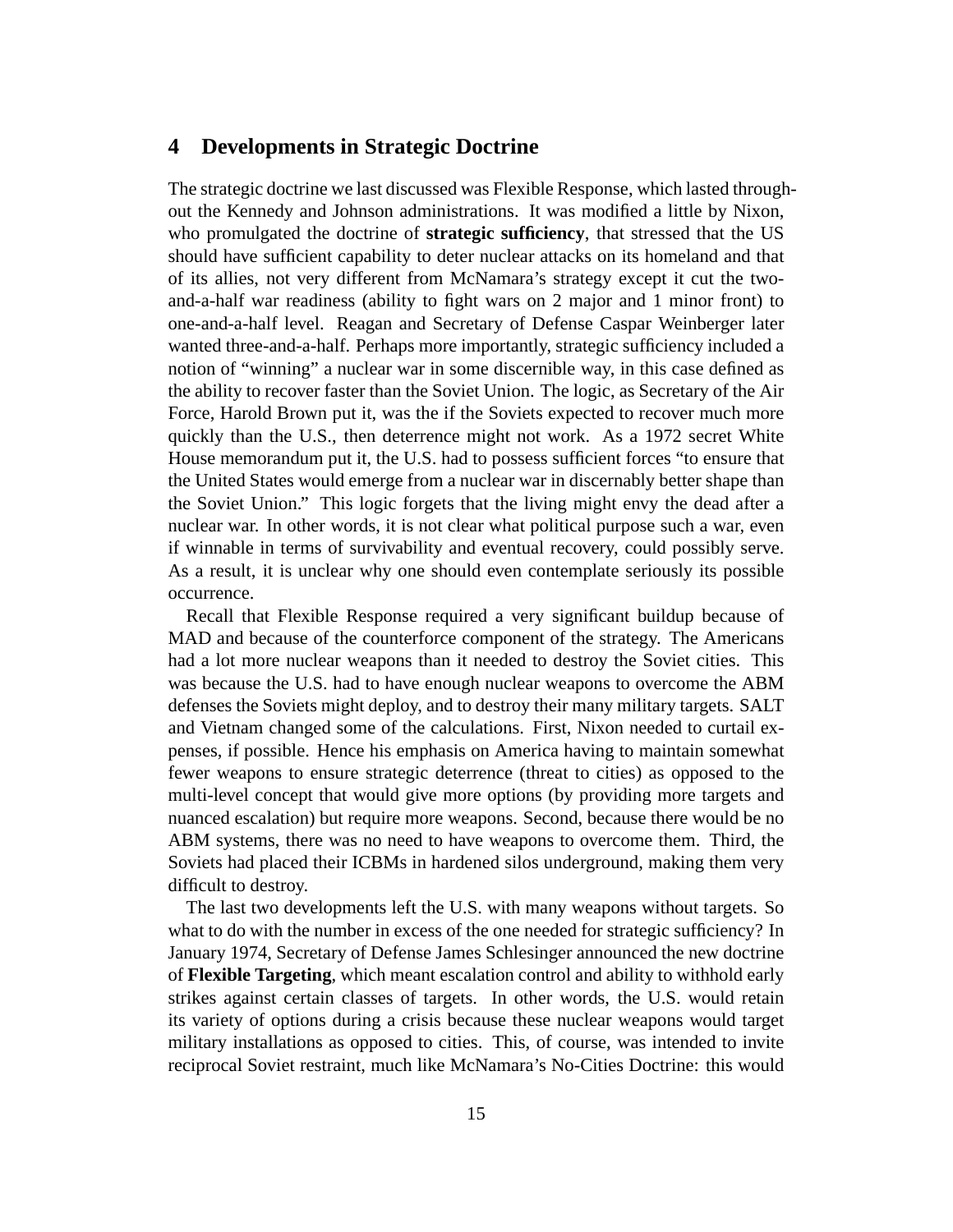not only spare US cities, but give the Soviets something to bargain for—by holding these valuable targets in jeopardy for later, the US had a bargaining chip, much like Schelling suggested.

Since the military targets were now less vulnerable, they had to be hit with greater precision, and hence the U.S. started spending a lot of money on improving the accuracy of the warheads. In 1977, Carter's Secretary of Defense Brown renamed Flexible Targeting to the **Countervailing Strategy**, which was supposed to reflect its broader goals. The Presidential Directive, PD-59, that specifies it, is still classified, and only parts are available to the public. From what could be discerned, the essential outline is that of Flexible Response with some nuance. It prescribes meeting Soviet aggression with proportional responses while seeking war termination under the best possible conditions. There is also a publicly stated emphasis on targeting Soviet leadership (decapitation mission), under the assumption that successful decapitation would lead to the quick military collapse of the opponent.

Our strategic nuclear forces must be able to deter nuclear attacks not only on our own country but also on our forces overseas, as well as on our friends and allies, and to contribute to deterrence of non-nuclear attacks. To continue to deter in an era of strategic nuclear equivalence, it is necessary to have nuclear (as well as conventional) forces such that in considering aggression against our interests any adversary would recognize that no plausible outcome would represent a victory on any plausible definition of victory. To this end and so as to preserve the possibility of bargaining effectively to terminate the war on acceptable terms that are as favorable as practical, if deterrence fails initially, we must be capable of fighting successfully so that the adversary would not achieve his war aims and would suffer costs that are unacceptable, or in any event greater than his gains, from having initiated an attack.

The employment of nuclear forces must be effectively related to operations of our general purpose forces. Out doctrines for the use of forces in nuclear conflict must insure that we can pursue specific policy objectives selected by the National Command Authorities at that time, from general guidelines established in advance.

These requirements form the broad outline of our evolving countervailing strategy. To meet these requirements, improvements should be made to our forces, their supporting C3 and intelligence, and their employment plans and planning apparatus, to achieve a high degree of flexibility, enduring survivability, and adequate performance in the face of enemy actions.

Many believed the doctrine called for forces that would permit the US to fight an extended and protracted nuclear war. The public exposition of PD-59 from which